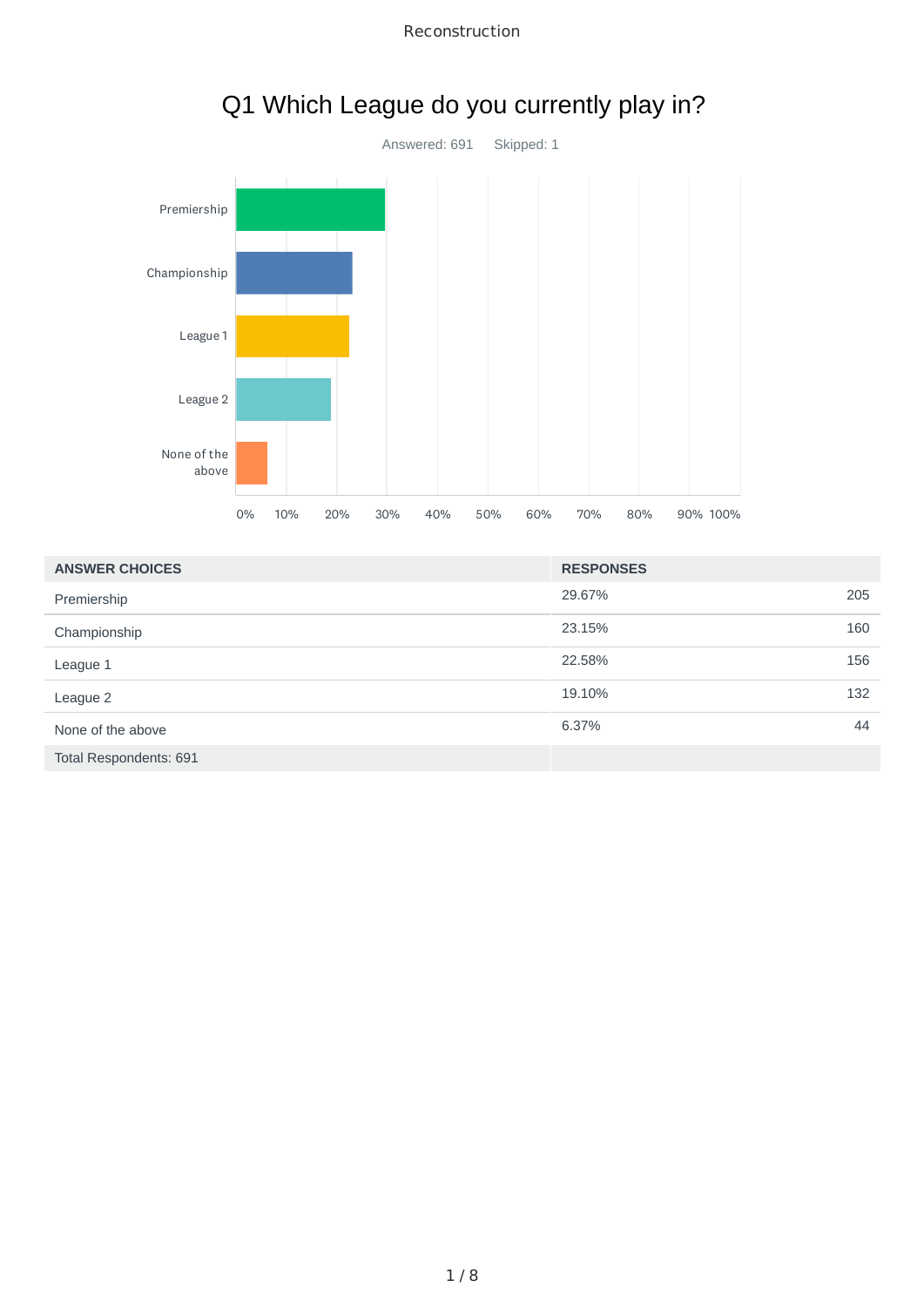

# Q2 In your opinion, the current league structure should:

| <b>ANSWER CHOICES</b>        | <b>RESPONSES</b> |     |
|------------------------------|------------------|-----|
| Remain the same as it is now | 24.71%           | 171 |
| Be reconstructed             | 75.58%           | 523 |
| Total Respondents: 692       |                  |     |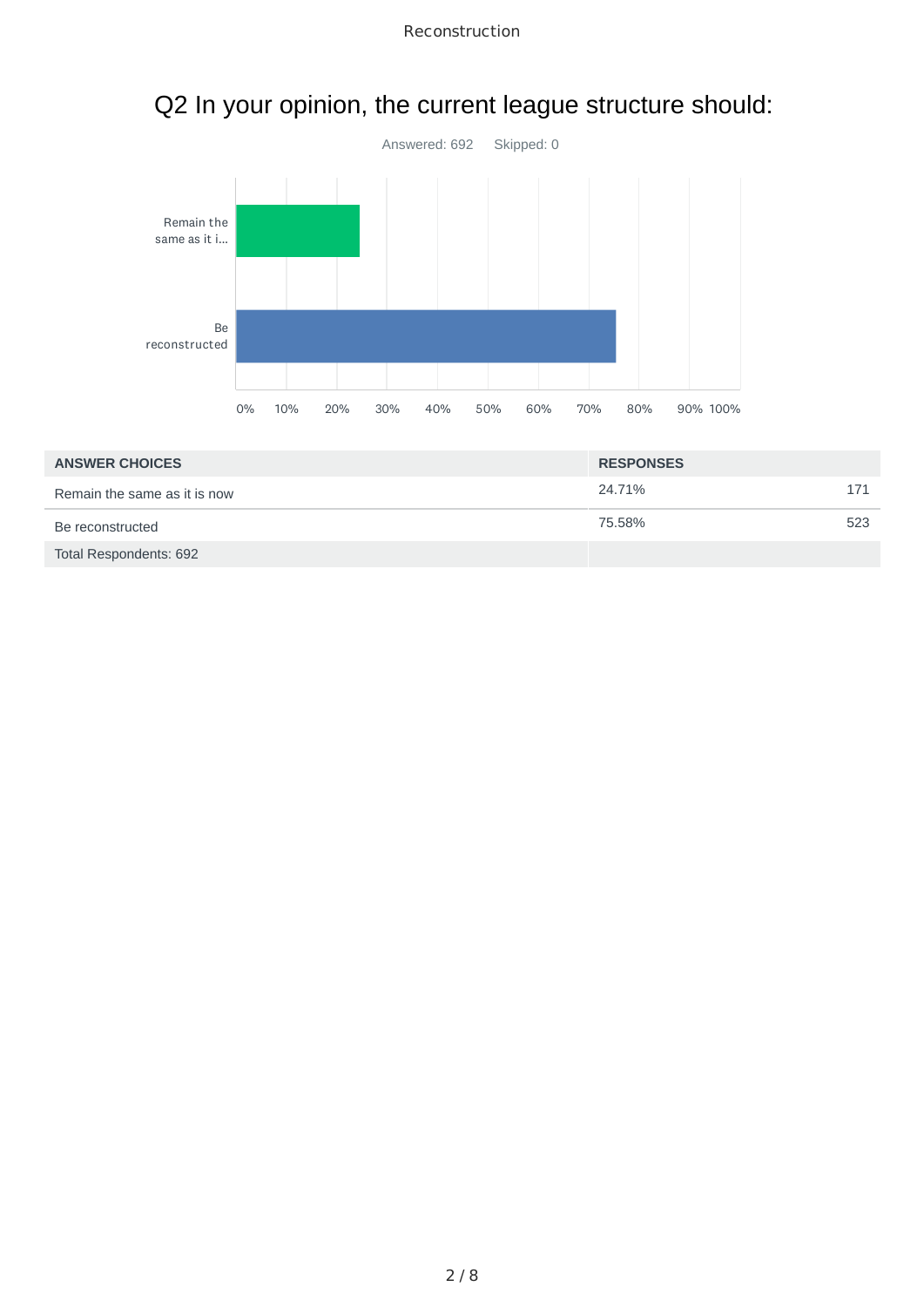

## Q3 Reconstruction should take place:

| <b>ANSWER CHOICES</b>  | <b>RESPONSES</b> |     |
|------------------------|------------------|-----|
| For season 2020/21     | 79.06%           | 536 |
| For season 2021/22     | 18.58%           | 126 |
| Total Respondents: 678 |                  |     |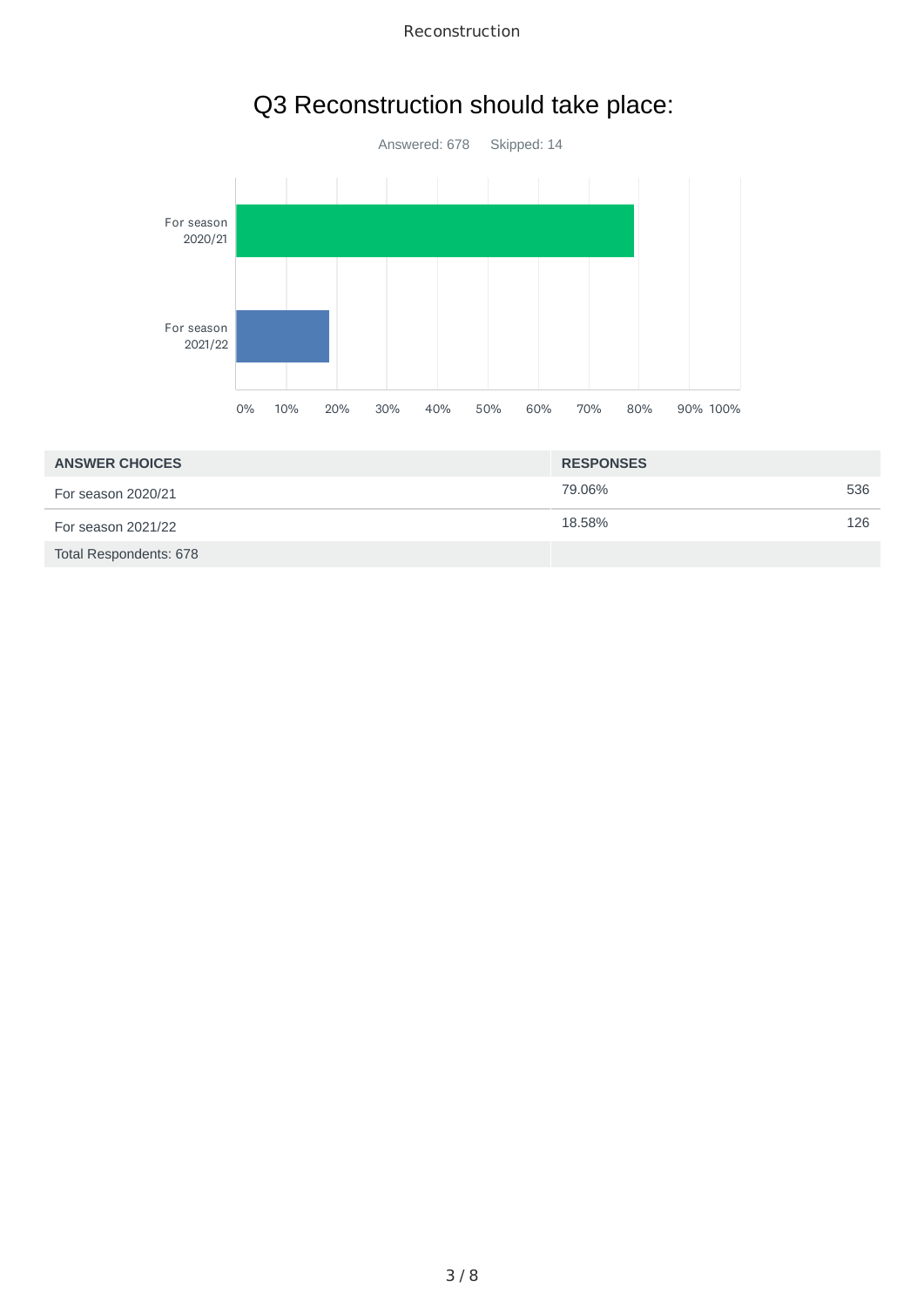



# Q4 Any league reconstruction should be:

| <b>ANSWER CHOICES</b>  | <b>RESPONSES</b> |     |
|------------------------|------------------|-----|
| For 1 season           | 16.01%           | 110 |
| For 2 seasons          | 5.97%            | 41  |
| For 3 seasons          | 2.62%            | 18  |
| Permanent              | 75.98%           | 522 |
| Total Respondents: 687 |                  |     |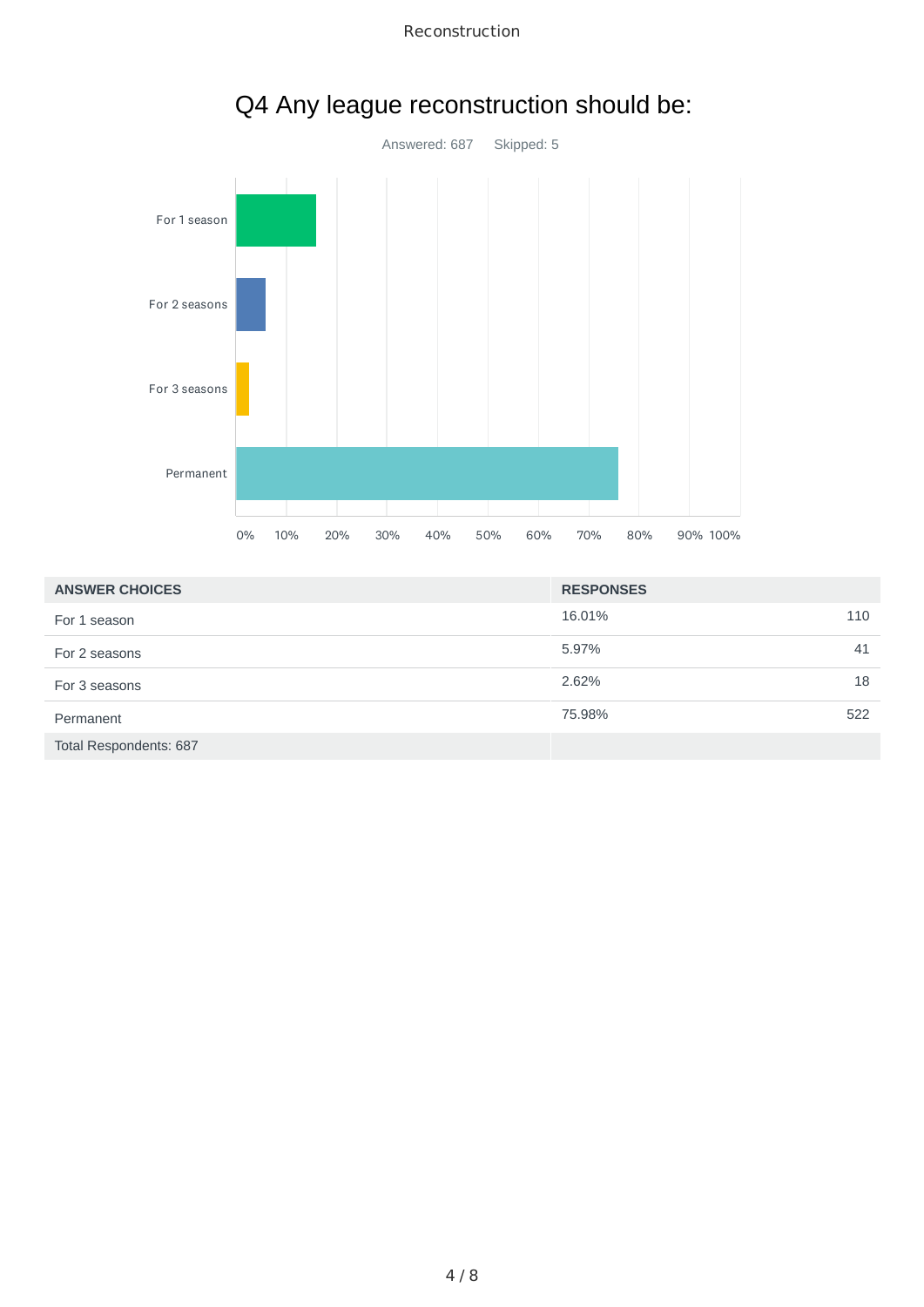#### Q5 Assuming any new broadcast deal requires 4 Old Firm games, therefore ruling out a 16 team top league, your favoured new league structure is:



| <b>ANSWER CHOICES</b>                                                                                                  | <b>RESPONSES</b> |     |
|------------------------------------------------------------------------------------------------------------------------|------------------|-----|
| No relegation this season, a 14-14-14 divisional structure with a top 7/bottom 7 split in each division after 26 games | 41.85%           | 285 |
| No relegation this season, a 14-14-14 divisional structure with a top 6/bottom 8 split in each division after 26 games | 19.09%           | 130 |
| No relegation this season, a 14-10-10-10 divisional set up promoting the Highland and Lowland League champions         | 39.94%           | 272 |
| Total Respondents: 681                                                                                                 |                  |     |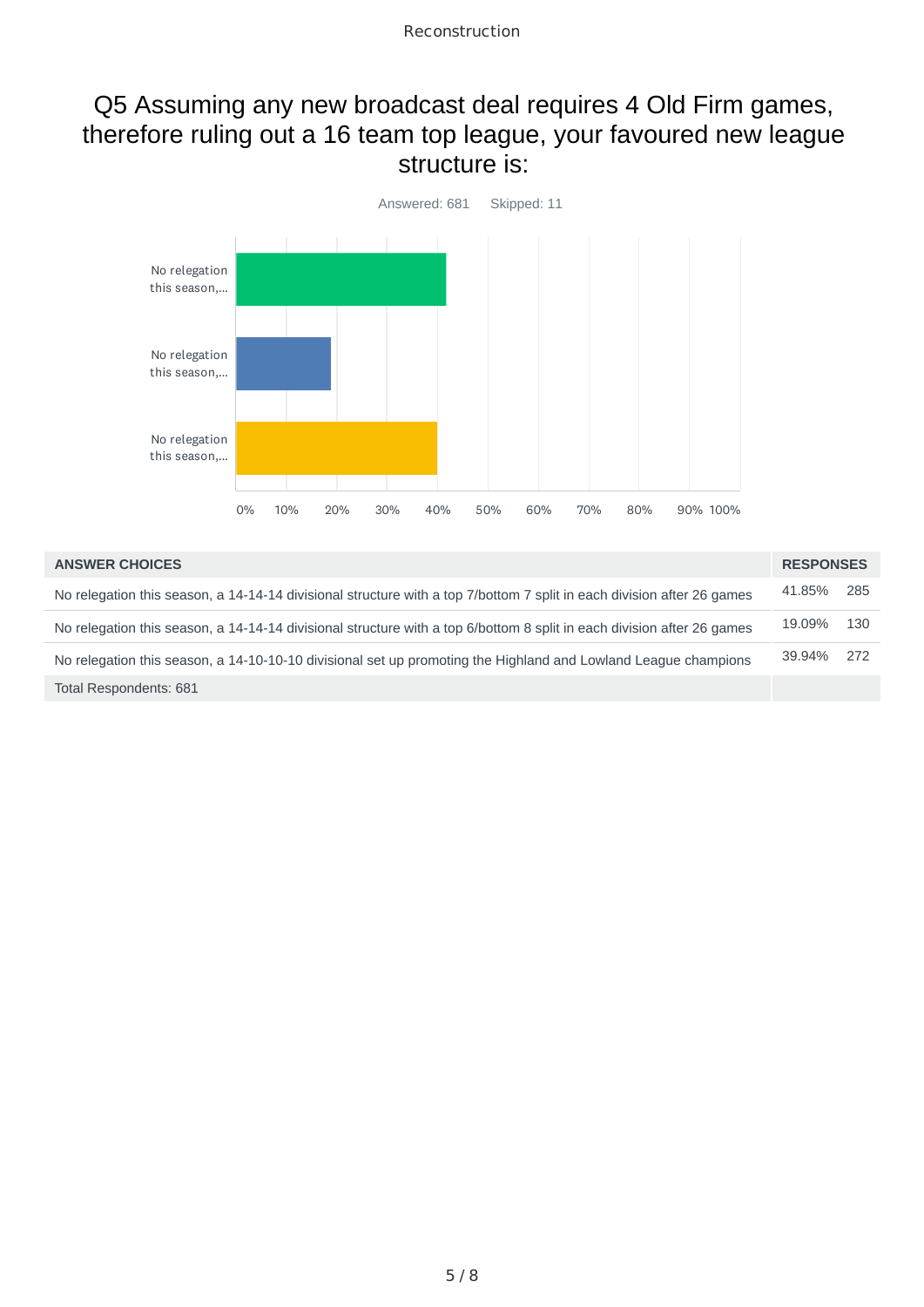### Q6 If there was to be a 14-14-14 divisional structure, the relegation and promotion should be:



| <b>ANSWER CHOICES</b>           | <b>RESPONSES</b> |     |
|---------------------------------|------------------|-----|
| One up, one down with play-offs | 26.93%           | 185 |
| A straight two up two down      | 22.71%           | 156 |
| Two up, two down plus play-offs | 50.95%           | 350 |
| Total Respondents: 687          |                  |     |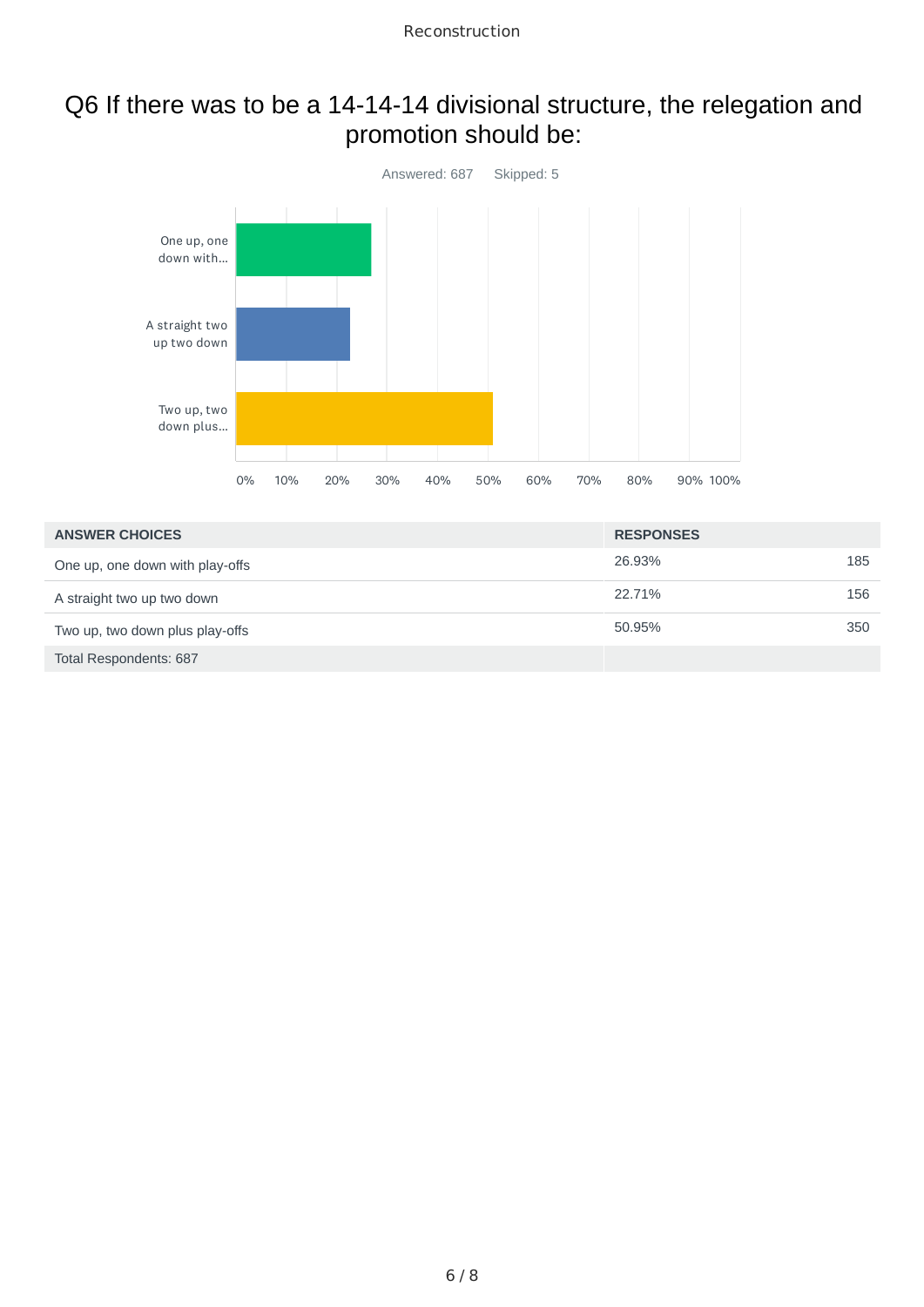### Q7 If there was to be a 14-10-10-10 divisional structure, the relegation and promotion should be:



| <b>ANSWER CHOICES</b>           | <b>RESPONSES</b> |     |
|---------------------------------|------------------|-----|
| One up, one down with play-offs | 45.67%           | 311 |
| A straight two up two down      | 20.12%           | 137 |
| Two up, two down with play-offs | 35.10%           | 239 |
| Total Respondents: 681          |                  |     |